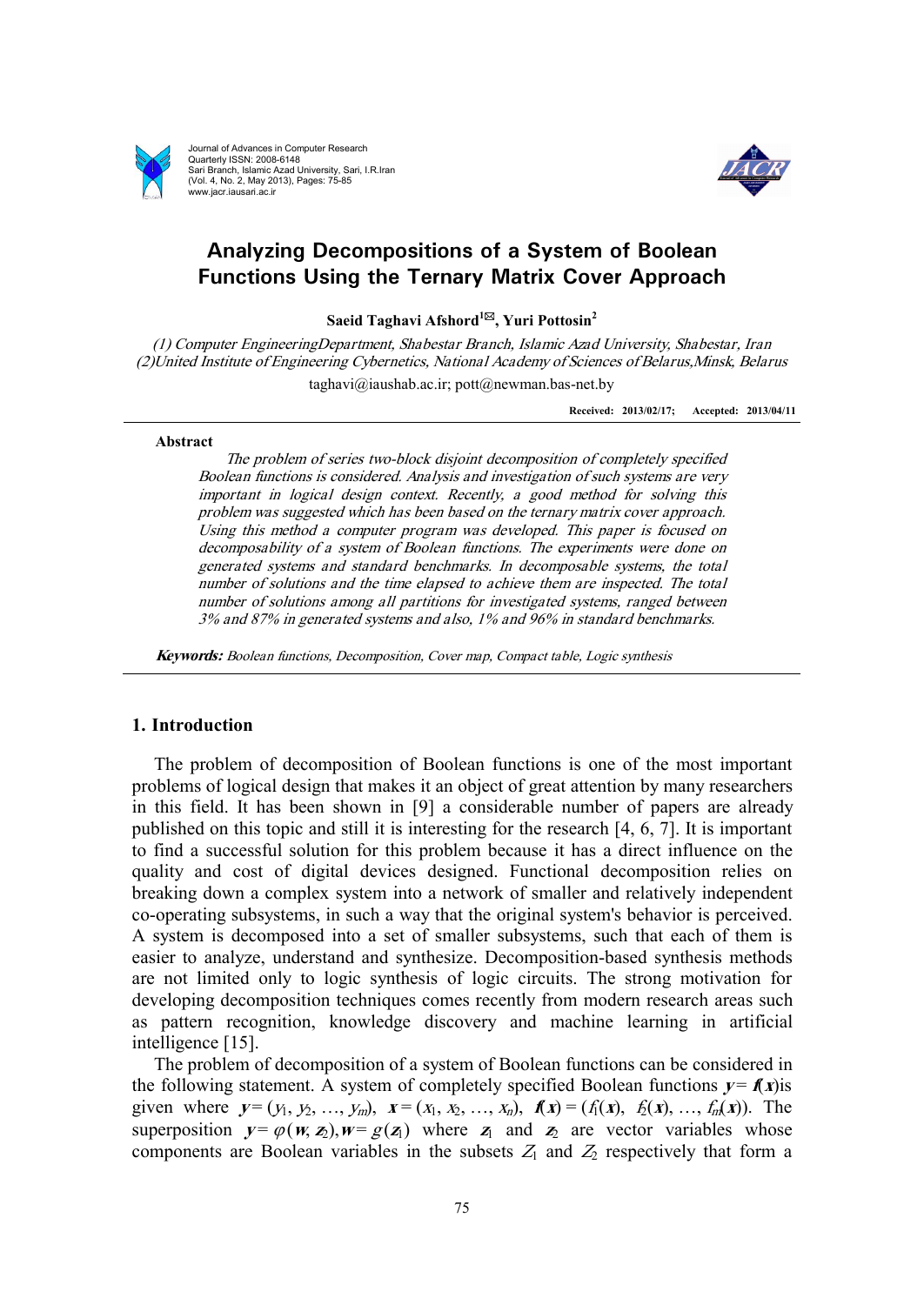partition of the set  $X = \{x_1, x_2, ..., x_n\}$  of arguments. At that, the number of components of the vector variable *w* must be less than that of  $z<sub>1</sub>$ . Such a kind of decomposition is called two-block disjoint decomposition [8, 10]. The subsets  $Z_1$  and  $Z_2$  are called bound and free sets respectively. Only a few papers deal with the search for the partition  $\{Z_1, Z_2\}$ , at which this problem has a solution [2-8].

Searching for a solution of this kind is NP-hard problem because it has been proved that this problem is equivalent to the well-known set covering problem [4]. To be aware of decomposability of a given system of Boolean functions, finding only one such a pair is satisfying. But, due to analysis of the task and to be prepared to search for the best solution,it is useful to find all possible solutions. For that, it is usedthe ternary matrix cover approach[1] in this paper. Using a compact table one can find rather easily the existence of a solution of the problem for a given system of functions, and if it does exist, the corresponding superposition can be easily found.

#### **2. Definitions and Setting the Problem**

Let a system of completely specified Boolean functions  $y = f(x)$ , where  $y=(y_1, y_2, ..., y_m), x=(x_1, x_2, ..., x_n)$  and  $f(x)=(f_1(x), f_2(x), ..., f_n(x)),$  be given by matrices *<sup>U</sup>* and *<sup>V</sup>* that are the matrix representation of the system of disjunctive normal forms (DNFs) of the given functions [10]. Matrix  $U$  is a ternary matrix of  $I \times n$ dimension where *<sup>l</sup>* is the number of terms in the given DNFs. The columns of *<sup>U</sup>* are marked with the variables  $x_1, x_2, \ldots, x_n$ , and the rows represent the terms of the DNFs (the intervals of the space of the variables  $x_1, x_2, \ldots, x_n$ ). The matrix *V* is a Boolean matrix. Its dimension is  $1 \times T$ , and its columns are marked with the variables  $y_1, y_2, \ldots, y_m$ . The ones in this columns point out the terms in the given DNFs. A row *u* in *Uabsorbs* a Boolean vector *a* if *a* belongs to the interval represented by *u*.

The task considered is set as follows. Given a system of completely specified Boolean functions  $y = f(x)$ , the superposition  $y = \varphi(w, z)$ ,  $w = g(z)$  must be found where  $z_1$  and  $z_2$  are vector variables whose components are Boolean variables in the subsets  $Z_1$  and  $Z_2$  of the set  $X = \{x_1, x_2, ..., x_n\}$ , respectively such that  $X = Z_1 \cup Z_2$  and  $Z_1 \cap Z_2 = \emptyset$ . At that, the number of components of the vector variable *w* must be less than that of  $z_1$ . The main attention is paid to the search for subsets  $Z_1$  and  $Z_2$  such that the task would have a solution. It is clear that the subset  $Z_1$  should have at least two members while the subset  $Z_2$  may have only one.

## **3. Cover Map and Compact Table**

Any family  $\pi$  of different subsets (blocks) of a set *L* whose union is *L*, is called a *cover* of *L*. Let  $L = \{1, 2, ..., l\}$  be the set of numbers of rows of a ternary matrix *U*. A cover  $\pi$  of *L* is called a *cover* of the *ternary* matrix *U* if for each value  $x^*$  of the vector variable x there exists a block in  $\pi$  containing all the numbers of those and only those rows of *U*, which absorb  $x^*$ . Block  $\emptyset$  corresponds to the value  $x^*$ , which is absorbed by no row of *U*. Other subsets are not in  $\pi$ . Let  $(x^*, U)$  be the set of numbers of those rows of *U*, which absorb  $x^*$ . For every block  $\pi_j$  of  $\pi$ , the Boolean function  $\pi_j(x)$  is defined and it is assumed that  $\pi_j(x^*) = 1$  for any  $x^* \in \{0,1\}^n$  if  $f(x^*, U) = \pi_j$ , and  $\pi_j(x^*) = 0$ otherwise.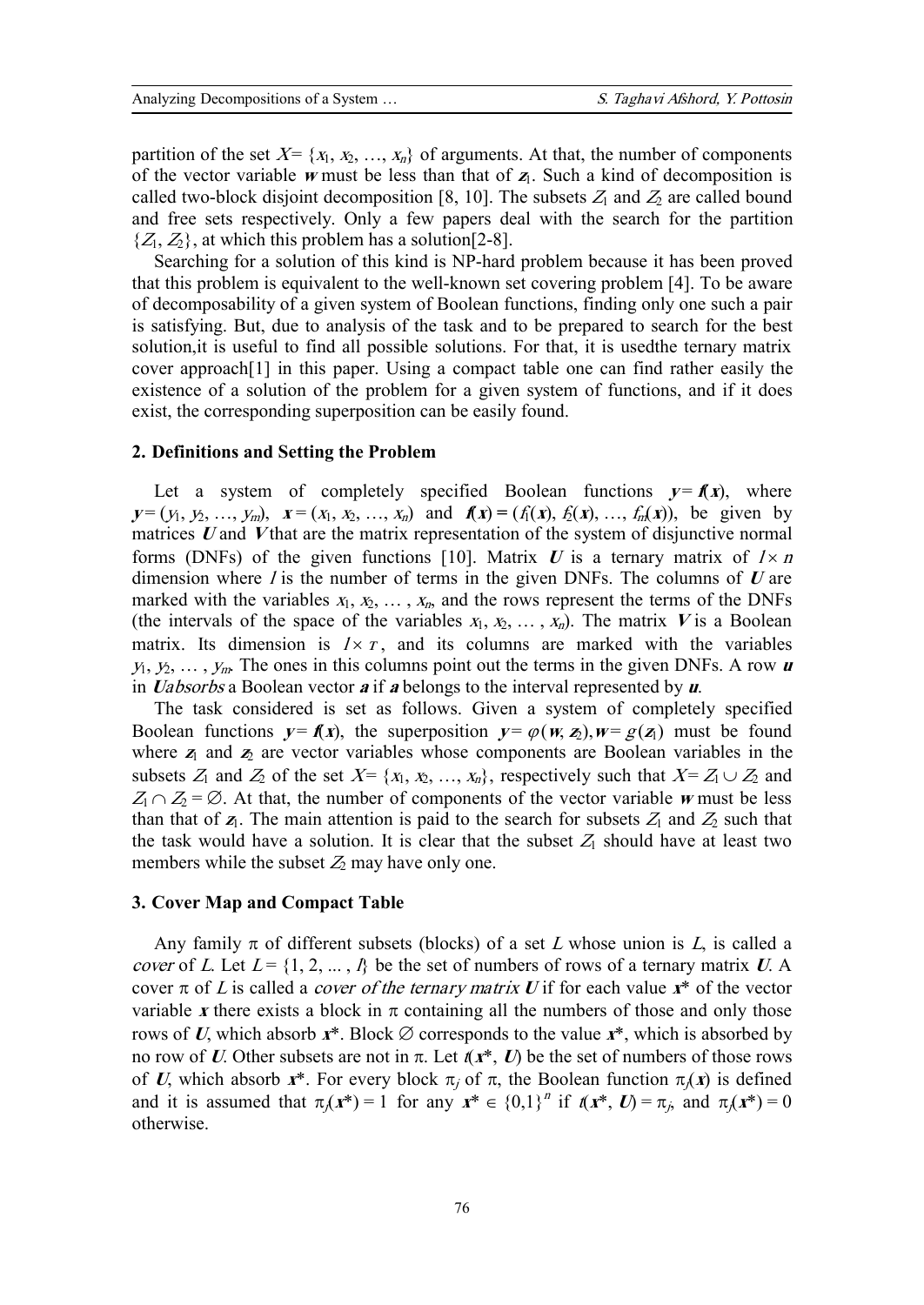Let an operation  $\vee (\pi_{i}, V)$  is defined over the rows of a binary matrix *V*, the result of which is the vector  $y^*$  ( $y^* = \vee (\pi_i, V)$ ) obtained by component-wise disjunction of rows *V* whose numbers are in the block  $\pi$ . If  $\pi$ <sub>*i*</sub> =  $\emptyset$ , all the components of  $y^*$  are equal to 0. It is shown in [1] that  $f(x^*) = y^* = \sqrt{\pi_i}$ , *V*) if  $\pi_i(x^*) = 1$ .

There is a convenient way to construct the cover of a ternary matrix *<sup>U</sup>* when the number of arguments is not large. This technique uses the cover map that has the structure of the Karnaugh map. In any cell of a cover map of *<sup>U</sup>* corresponding to a vector  $x^*$ , there is the set  $f(x^*, U)$ , which is a block of the cover of *U*.

Let a pair of matrices, *U* and *V*, give a system of completely specified Boolean functions  $y = f(x)$ , and let the matrix  $U_1$  be composed of the columns of U, marked with the variables from the set  $Z_1$  and the matrix  $U_2$  from the columns marked with the variables from  $Z_2$ . The covers of  $U_1$  and  $U_2$  are  $\pi^1 = {\pi^1_1, \pi^1_2, ..., \pi^1_r}$  and  $\pi^2 = {\pi^2_1, \pi^2_2, \ldots, \pi^2_s}$ . Let a table *M*is construct. Assign the blocks  $\pi^1_1, \pi^1_2, \ldots, \pi^1_r$ and the Boolean functions  $\pi^1_1(\mathbf{z}_1), \pi^1_2(\mathbf{z}_1), \ldots, \pi^1_n(\mathbf{z}_n)$  to the columns of *M*, and  $\pi^2$ <sub>1</sub>,  $\pi^2$ <sub>2</sub>, ...,  $\pi^2$ <sub>s</sub> and  $\pi^2$ <sub>1</sub>( $\mathbf{z}_2$ ),  $\pi^2$ <sub>2</sub>( $\mathbf{z}_2$ ), ...,  $\pi^2$ <sub>s</sub>( $\mathbf{z}_2$ ) to the rows of *M*. At the intersection of the *i*-th column,  $1 \le i \le r$  and the *j*-th row,  $1 \le j \le s$ , of *M*, the value  $y^* = \sqrt{\pi^2 / (\pi^2 / \pi^2)}$  *V*) *i*s defined. The table *M* is called the *compact table*. It gives the system of Boolean functions  $y = f(x)$  in the following way: the value of the Boolean vector function  $f(x^*)$  is  $\vee (\pi_{1i} \cap \pi_{2i}, V)$  at any set argument values  $x^*$ , for which  $\pi_1(\mathbf{z}_1) \wedge \pi_2(\mathbf{z}_2) = 1.$ 

Having the compact table for a system of functions  $y = f(x)$ , it is easy to construct the desired systems  $y = \varphi(w, z_1)$  and  $w = g(z_1)$ . The columns of the compact table are encoded with binary codes; equal columns may have the same codes. The length of the code is equal to  $\lceil \log_2 r^r \rceil$  where r' is the number of different columns of the table and  $|a|$  is the least integer, which is not less than *a*. So, the system of functions  $w = g(z_1)$  is defined. The value of the vector variable *<sup>w</sup>* at any set of values of the vector variable *<sup>z</sup>*<sup>1</sup> turning the function  $\pi^1(\mathbf{z}_1)$  into 1 is the code of the *i*-th column,  $1 \le i \le r$ . Naturally, there is no solution to this task at the given partition  $\{Z_1, Z_2\}$  of the set Xof arguments if the length of the code is not less than the length of  $z<sub>1</sub>$ . Otherwise, the compact table whose columns are assigned with the values of the variable *<sup>w</sup>* can be considered as a form of representation of the other desired system of functions  $y = \varphi(w, z_2)$ . The value of *y* at the value of *w* assigned to the *i*-th column,  $1 \le i \le r$ , and at any value of  $z_2$ turning  $\pi^2$  $(\mathbf{z}_2)$  into 1,  $1 \le j \le s$ , is the vector that is at the intersection of the *i*-th column and the *j*-th row.

*Example 1.* Let a system of completely specified functions  $y = f(x)$  was given by the following pair of matrices:

$$
U = \begin{bmatrix} x_1 & x_2 & x_3 & x_4 & x_5 \\ 0 & 0 & 0 & 1 & - \\ 0 & 1 & 0 & 0 & - \\ 0 & 1 & - & 0 & 1 \\ 0 & - & 0 & 0 & - \\ 0 & 0 & - & 0 & 1 \\ 0 & 0 & - & 0 & 1 \end{bmatrix} \begin{bmatrix} y_1 & y_2 \\ 1 & 0 \\ 1 & 0 \\ 0 & 1 \\ 0 & 1 \end{bmatrix} \begin{bmatrix} 1 \\ 2 \\ 3 \\ 4 \\ 5 \end{bmatrix}
$$

$$
U = \begin{bmatrix} 1 & 0 \\ 1 & 0 \\ 0 & 1 \\ 0 & 1 \\ 5 \end{bmatrix} \begin{bmatrix} 1 \\ 2 \\ 3 \\ 4 \\ 5 \end{bmatrix}
$$

For the partition of the set of arguments into subsets  $Z_1 = \{x_1, x_2, x_3\}$  and  $Z_2 = \{x_4, x_5\}$ , the following matrices are obtained: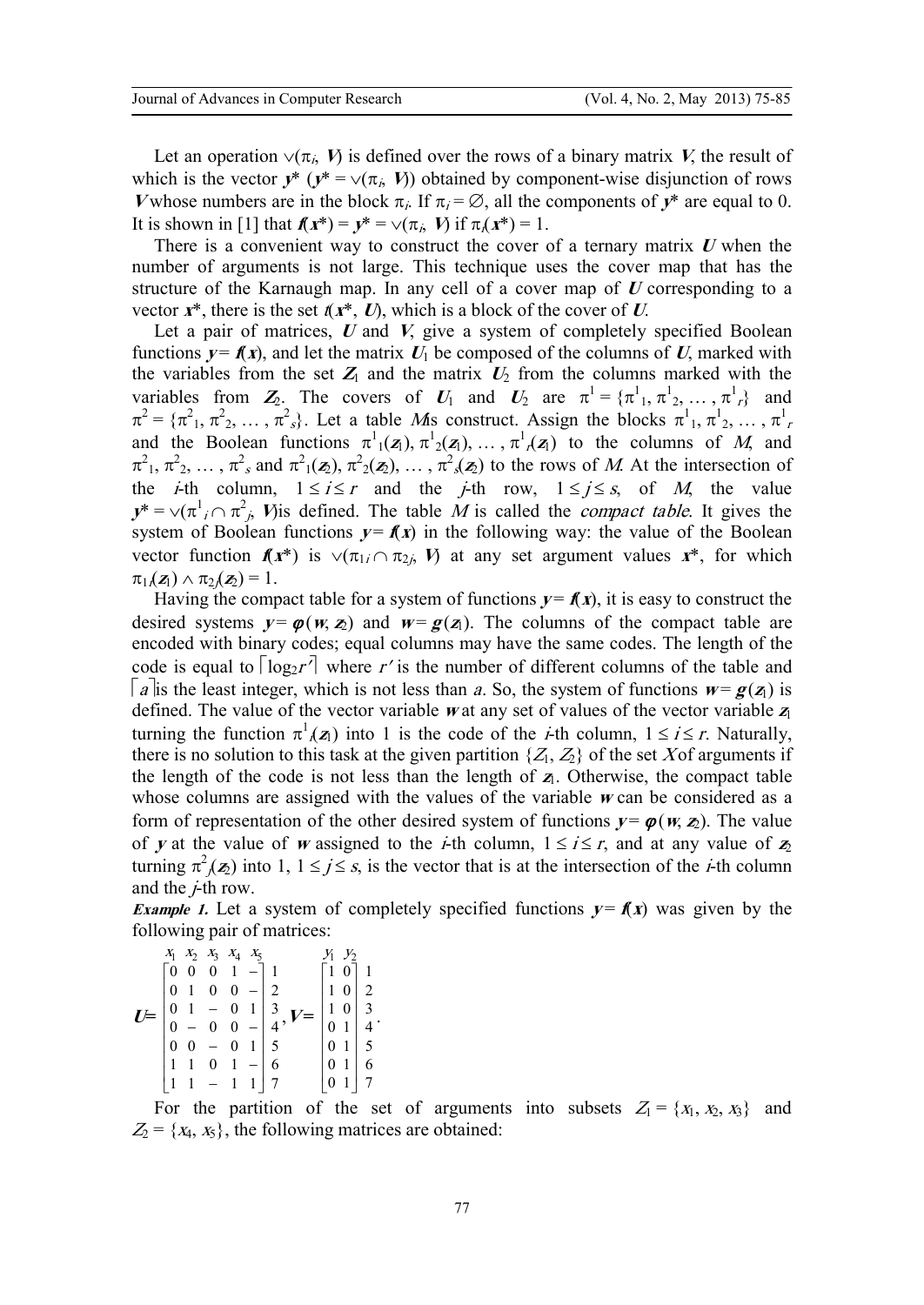|        | $X_1$ | $X_2$ $X_3$ |                                                                                                                                                                                                                                                                                                                                           | $X_4$ | $X_5$ |                                                                                                          |
|--------|-------|-------------|-------------------------------------------------------------------------------------------------------------------------------------------------------------------------------------------------------------------------------------------------------------------------------------------------------------------------------------------|-------|-------|----------------------------------------------------------------------------------------------------------|
|        |       |             |                                                                                                                                                                                                                                                                                                                                           |       |       |                                                                                                          |
|        |       |             |                                                                                                                                                                                                                                                                                                                                           |       |       |                                                                                                          |
| $U_1=$ |       |             |                                                                                                                                                                                                                                                                                                                                           |       |       |                                                                                                          |
|        |       |             |                                                                                                                                                                                                                                                                                                                                           |       |       |                                                                                                          |
|        |       |             | $\begin{bmatrix} 0 & 0 & 0 \\ 0 & 1 & 0 \\ 0 & 1 & - \\ 0 & 0 & 3 \\ 0 & 0 & 0 \\ 1 & 0 & 5 \\ 1 & 0 & 6 \\ 1 & 0 & - \\ 1 & 0 & 0 \\ 1 & 0 & 0 \\ 0 & 0 & 0 \\ 0 & 0 & 0 \\ 0 & 0 & 0 \\ 0 & 0 & 0 \\ 0 & 0 & 0 \\ 0 & 0 & 0 \\ 0 & 0 & 0 \\ 0 & 0 & 0 \\ 0 & 0 & 0 \\ 0 & 0 & 0 \\ 0 & 0 & 0 \\ 0 & 0 & 0 \\ 0 & 0 & 0 \\ 0 & 0 & 0 \\$ |       |       |                                                                                                          |
|        |       |             |                                                                                                                                                                                                                                                                                                                                           |       |       |                                                                                                          |
|        | 1     | $-17$       |                                                                                                                                                                                                                                                                                                                                           |       |       | $\begin{bmatrix} 1 & -1 \\ 0 & -1 \\ 0 & 1 \\ 0 & 1 \\ 0 & -1 \\ 0 & 1 \\ 1 & -6 \\ 1 & 1 \end{bmatrix}$ |

To find the length of *w* in the superposition  $y = \varphi(w, z_1), w = \varphi(z_1)$  where  $z_1 = (x_1, x_2, x_3)$  and  $z_2 = (x_4, x_5)$ , the covers of the ternary matrices  $U_1$  and  $U_2$ are constructed:  $\pi^1 = \{ \emptyset, \{3\}, \{5\}, \{7\}, \{6, 7\}, \{1, 4, 5\}, \{2, 3, 4\} \}$  and  $\pi^2 = \{ \{1, 6\}, \pi^2 \}$  $\{2, 4\}, \{1, 6, 7\}, \{2, 3, 4, 5\}\}$  (In examples 2 and 3, these covers will be obtained in details). The corresponding compact table is represented in Table 1 that has seven different columns. Clearly, this task has no solution at the given subsets  $Z_1$  and  $Z_2$ , because to encode the columns of the compact table with the values of *w*, three variables are needed that is not less than the length of *<sup>z</sup>*1.

*Table 1. The compact table for the system of functions in Example 1* 

|         |        |    | ხ  |                 | 6,7 | 1,4,5 | 2,3,4 |
|---------|--------|----|----|-----------------|-----|-------|-------|
| 1,6     | $00\,$ | 00 | 00 | $\overline{00}$ | 01  | 10    | 00    |
| 2,4     | 00     | 00 | 00 | 00              | 01  | 01    | 11    |
| 1,6,7   | 00     | 00 | 00 | 01              | 01  | 10    | 00    |
| 2,3,4,5 | 00     | 10 |    | 00              | 00  | 11    | 11    |

#### **4. Search for Appropriate Partition**

To search for an appropriate partition of the set of arguments the ternary matrix covers and compact tables induced by the mare used. Let a few free variables be to find that constitute the set  $Z_2$  (then the set of bound variables would be  $Z_1 = X \setminus Z_2$ ). To do this, the operation of dividing a ternary matrix cover by the cover of a column of the matrix is used. Let the operation is determine to divide the cover  $\pi$  of a ternary matrix  $U$ by the cover  $\pi^i$  of its *i*-th column as  $\pi / \pi^i = \pi^1 \times \pi^2 \times \dots \times \pi^{i-1} \times \pi^{i+1} \times \dots \times \pi^n$ . This operation can be easily fulfilled using the *cover map*, which, as well as Karnaugh map, has the lines of symmetry related to the variables of the Boolean space represented by this map [5]. To transform the cover map of a ternary matrix *<sup>U</sup>* into that of the matrix obtained from *U* by deleting the *i*-th column, one should superpose pair-wise the entries that are symmetric with regard to the lines relative to  $x<sub>i</sub>$ , and put the unions of the superposed entries into the obtained entries. The obtained cover map would represent the desired cover [1].

*Example 2.* Figure 1 shows the cover map of the ternary matrix *<sup>U</sup>* from Example 1. The cover of *U* is $\pi$  = { $\emptyset$ , {1}, {3}, {4}, {5}, {6}, {7}, {2, 4}, {4, 5}, {6, 7}, {2, 3, 4}}. As it can be seen from Figure 2 the division of  $\pi$  by the cover of the column  $x_4$  will be  $\{\emptyset,$ {3}, {5}, {6}, {7}, {1, 4}, {2, 4}, {6, 7}, {1, 4, 5}, {2, 3, 4}}. Having transformed this map by the described way with regard to  $x_5$ , the set $\{\emptyset, \{3\}, \{5\}, \{7\}, \{6, 7\}, \{1, 4, 5\},\$  $\{2, 3, 4\}$  as a result of dividing  $\pi$  by the covers of the columns  $x_4$  and  $x_5$  is obtained(see Figure 3).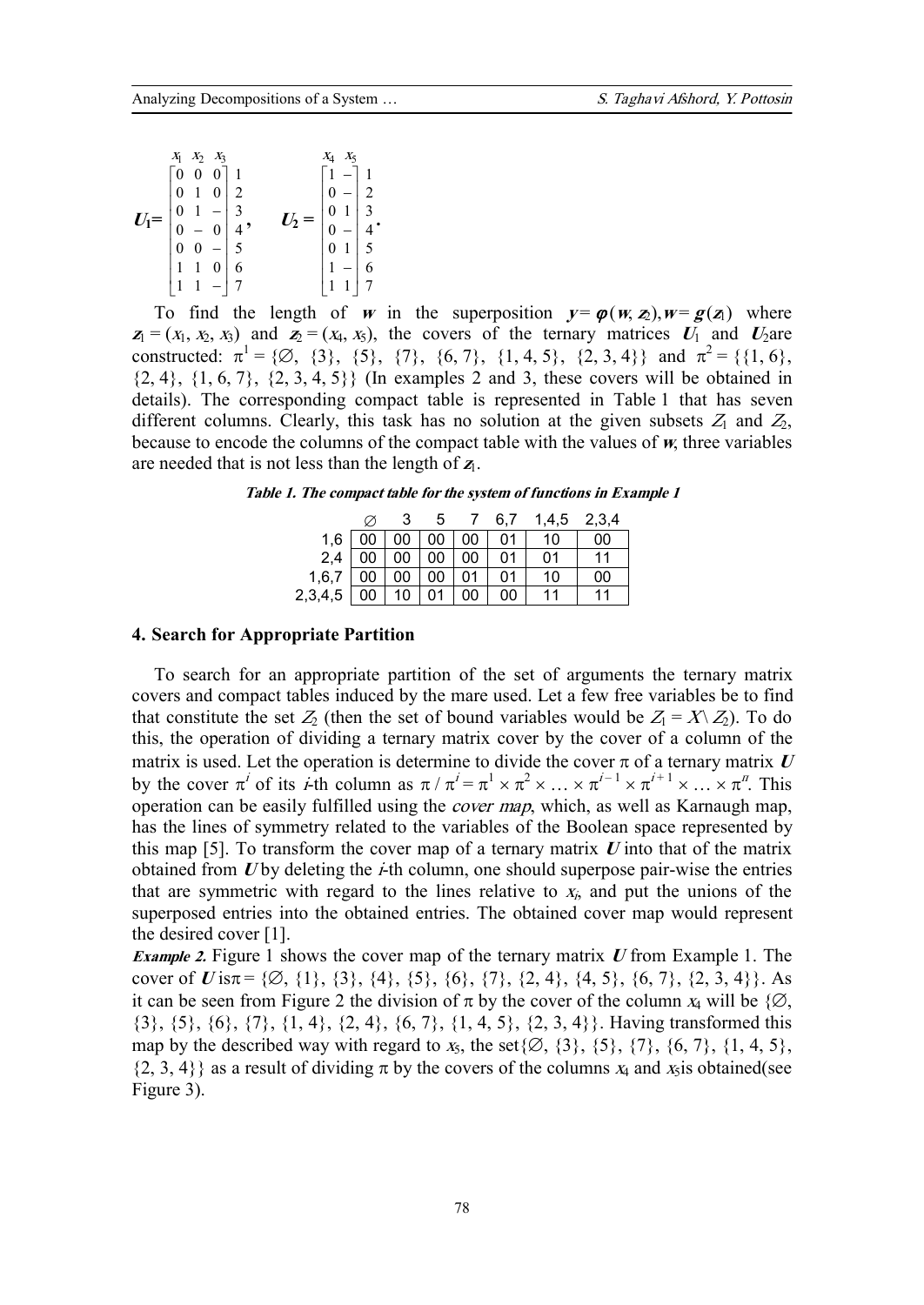|        |  |   |             | $X_4$ |                            |
|--------|--|---|-------------|-------|----------------------------|
|        |  |   |             |       | $X_3$                      |
|        |  |   |             |       |                            |
| $\sim$ |  |   |             | 3     | $\mathcal{L}, \mathcal{L}$ |
|        |  | O | $6^{\circ}$ |       |                            |
|        |  |   |             |       |                            |

*Figure 1.The cover map of the matrix U from Example 1* 

The method used to search for an appropriate partition consists in fulfilling the lexicographical enumeration and testing by the above way every variant of the set  $Z_2$  if it would provide a solution of the task.

|                    |     |  |       | $X_5$ |
|--------------------|-----|--|-------|-------|
|                    |     |  | $X_3$ |       |
|                    | .4  |  | ,4,5  |       |
|                    | 2,4 |  | 2,3,4 |       |
|                    | б   |  | 6,7   |       |
|                    |     |  |       |       |
| $\scriptstyle X_1$ |     |  |       |       |

*Figure 2.The cover map obtained by dividing <sup>p</sup> by the cover of the column* 

|                |       | $X_3$ |
|----------------|-------|-------|
|                | 1,4,5 |       |
|                | 2,3,4 |       |
|                | 6,7   |       |
| $\mathbf{x}_2$ |       |       |
| $X_1$          |       |       |

*Figure 3.The cover map obtained by dividing <sup>p</sup> by the covers of the columns x4 and x5* 

*Example* 3. Let the system of completely specified Boolean functions from Example 1 be given. Consider this variant that  $Z_2 = \{x_2, x_4\}$ ,  $Z_1 = \{x_1, x_3, x_5\}$ . For that, with the cover map in Figure 1, the cover map shown in Figure 4 is obtained and then Figure 5 from Figure 4 is also obtained.

|                        |  |  |  |  | Xς |
|------------------------|--|--|--|--|----|
|                        |  |  |  |  |    |
|                        |  |  |  |  |    |
|                        |  |  |  |  |    |
|                        |  |  |  |  |    |
| $\boldsymbol{\Lambda}$ |  |  |  |  |    |

*Figure 4.The cover map obtained by dividing <sup>p</sup> by the cover of the column x2* 

|  |  | X5 |
|--|--|----|
|  |  |    |
|  |  |    |
|  |  |    |
|  |  |    |

*Figure 5.The cover map obtained by dividing <sup>p</sup> by the covers of the columns x2 and x4* 

The compact table for the covers  $\pi^1 = \{ \emptyset, \{6\}, \{7\}, \{3, 5\}, \{6, 7\}, \{1, 2, 4\}, \{1, 2, 3,$ 4, 5} and  $\pi^2 = \{\{1\}, \{4, 5\}, \{6, 7\}, \{2, 3, 4\}\}\$ is represented by Table 2 that have four different columns. To encode these columns, two variables are sufficient. The codes of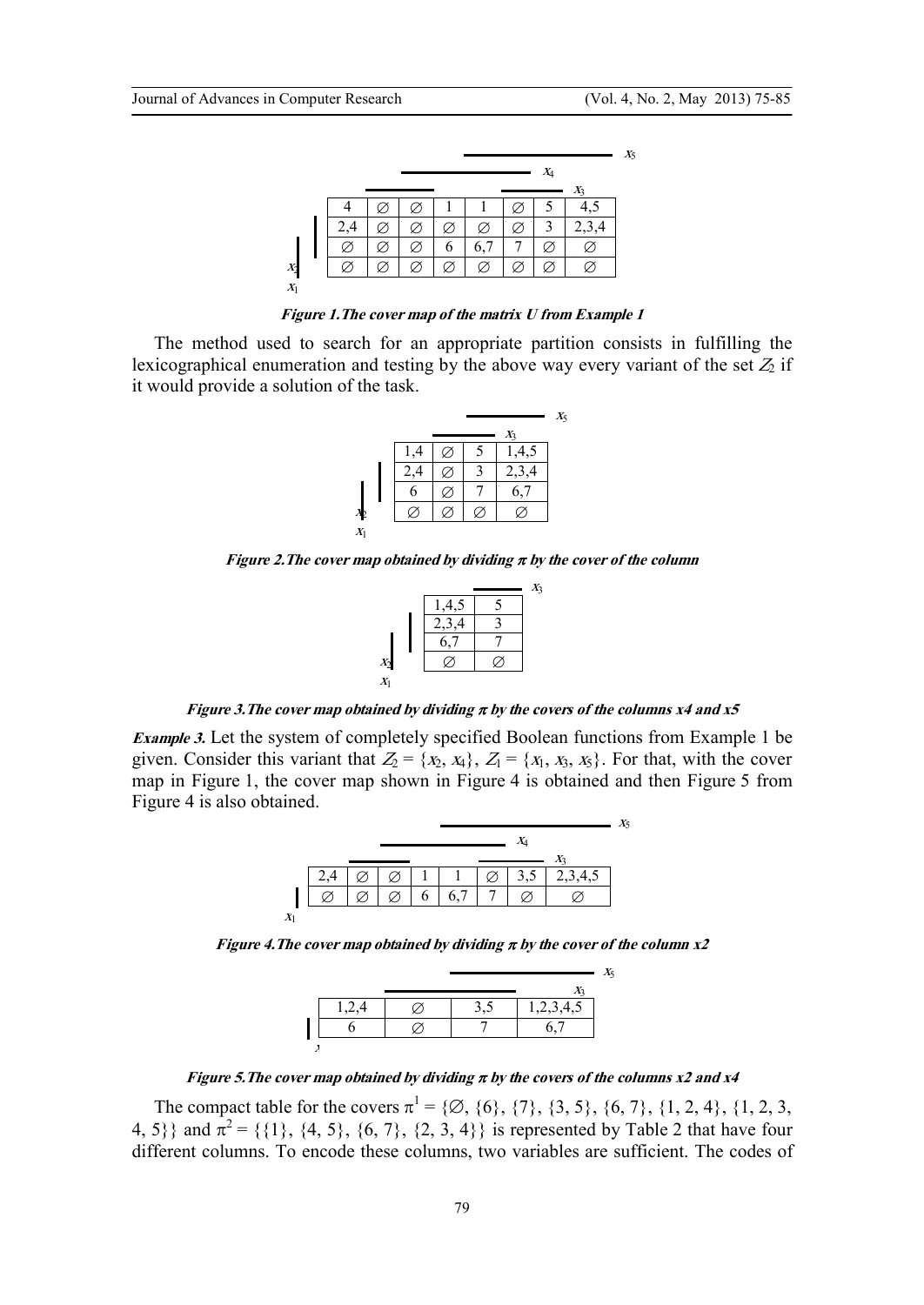the columns are shown at the bottom of Table 2. To construct the system of functions  $v = \varphi(w, z)$  and  $w = \varphi(z)$  that are the solution of the task, the functions connected with the blocks of the covers obtained must be constructed.

|            |    | 6. |                                |    |                 | 7 3,5 6,7 1,2,4 1,2,3,4,5 |
|------------|----|----|--------------------------------|----|-----------------|---------------------------|
|            | 00 |    | 00   00   00   00              |    | ∂1 10           | 10                        |
| $4,5$   00 |    |    | 00   00   01   00              |    | $\vert$ 01      | 01                        |
|            |    |    | $6,7$   00   01   01   00   01 |    | $\overline{00}$ | 00                        |
| 2,3,4      | 00 |    | 00   00   10   00              |    | l 11            | 11                        |
|            | 00 | 01 | $01 \quad 10$                  | 01 | 11              | 11                        |

Table 2. The compact table for the partition from Example 3

The DNFs of the functions connected with the blocks of  $\pi^1$  can be obtained from the cover map in Figure 5:  $\pi^1_1(z_1) = x_3 \overline{x_5}$   $\pi^1_2(z_1) = x_1 \overline{x_3} \overline{x_5}$   $\pi^1_3(z_1) = x_1 x_3 x_5$ ,  $\pi^1_4(z_1) = \overline{x_1}^1 x_3 x_5$ ,  $\pi^1_5(z_1) = x_1 \overline{x_3} x_5$ ,  $\pi^1_6(z_1) = \overline{x_1} \overline{x_3} \overline{x_5}$ ,  $\pi^1_7(z_1) = \overline{x_1} \overline{x_3} x_5$ . Similarly, the DNFs  $\pi^2_1(\mathbf{z}_2) = \overline{x}_2 x_4$ ,  $\pi^2_2(\mathbf{z}_2) = \overline{x}_2 \overline{x}_4$ ,  $\pi^2_3(\mathbf{z}_2) = x_2 x_4$ ,  $\pi^2_4(\mathbf{z}_2) = x_2 \overline{x}_4$  are obtained. As a result of simple minimization, the following matrices are obtained which are representing the desired superposition  $y = \varphi(w, z_1)$ ,  $w = \varphi(z_1)$ :

 $W_1$   $W_2$   $X_2$   $X_4$  $Y_1$   $Y_2$  $\begin{bmatrix} 1 & 1 & 0 & 1 \end{bmatrix}$  $\lceil 1 \ 0 \rceil$  $\begin{bmatrix} 1 & 1 & 0 & 1 \\ 0 & 1 & 1 & 1 \\ 1 & - & 1 & 0 \\ 1 & - & 0 & 0 \\ 1 & 1 & - & 0 \end{bmatrix}, \begin{bmatrix} 1 & 0 \\ 0 & 1 \\ 1 & 0 \\ 0 & 1 \\ 0 & 1 \end{bmatrix}; \qquad \begin{bmatrix} 0 & 0 & - \\ 0 & 0 & - \\ - & 0 & 0 \\ 1 & - & 1 \end{bmatrix}, \begin{bmatrix} 1 & 0 \\ 0 & 1 \\ 0 & 1 \\ 0 & 1 \end{bmatrix}.$ 

## 5. Implementation and Results.

The special computer program in  $C++$  was designed and developed to find all the solutions of systems of Boolean functions. The program is based on using the ternary matrix cover approach and the general scheme of implemented algorithm is summarized in Figure 7. This algorithm is also applied to evaluation of the standard benchmarks with small modifications. The experiments run on a Pentium 2.26GHz CPU with 3 GByte of main memory.

Due to evaluation of explained approach, three types of benchmarks were utilized. At first the systems of completely specified Boolean functions were generated using a prepared library which has been explained in [11, 12]. Then the standard benchmarks were used which are well-known in the literature, both industrial and mathematical benchmarks [13]. Three parameters for the all evaluated systems were considered; the number of rows of matrix  $U$  that indicate the number of conjunctions, the number of columns of matrix  $U$  or the number of arguments and the number of columns of matrix Vor the number of functions. In generated systems, the matrices U and V as SOP (Sum of Product) were prepared. After providing these matrices, first of all, the matrix  $U$  is expanded to obtain the corresponding matrix without don't cares. The rows which have don't cares will be replaced with several suitable rows.

Then the cover map will be provided; for that Gray code encoding system was used. On contrary to the examples in section 4 that cover map is a two dimensional table, due to simplicity to store in computer memory and also for the future calculations of compact table, it was implemented as a one dimensional array. An example of this approach with three variables is represented in Figure 6. The order of replacement of the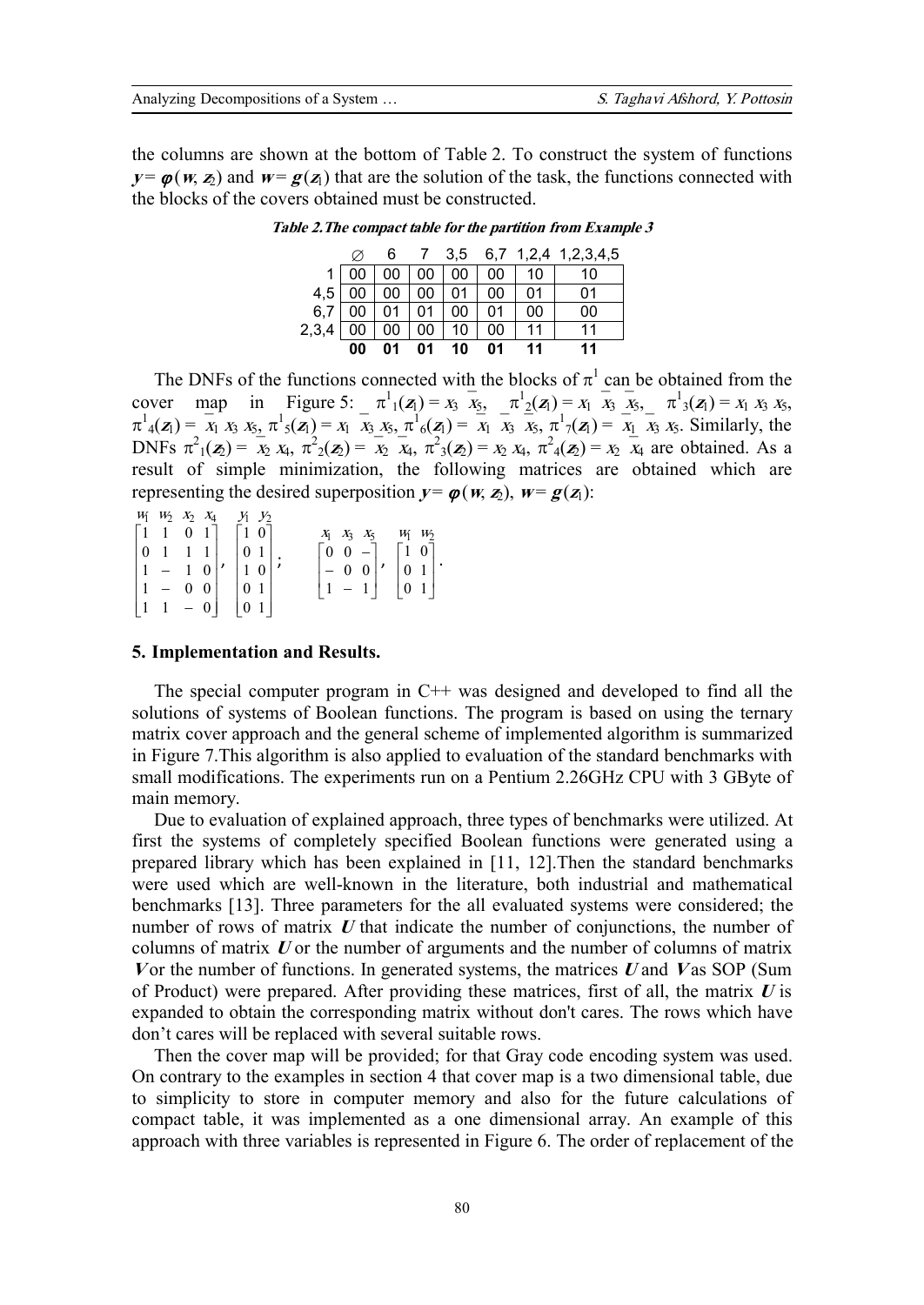variables in the array is important and this can be extended for any number of variables. In the array the values explained in section 4 is stored and Gray codes in the array of Figure 6 are symbolically shown to represent the correctness of the approach, but Gray codes in the other l is t is also saved.



*Figure 6.The cover map model for three variables using Gray code encoding system* 

| -Algorithm for one system of Boolean<br>functions                                                                                                                                                                                                                                      |
|----------------------------------------------------------------------------------------------------------------------------------------------------------------------------------------------------------------------------------------------------------------------------------------|
| $\blacktriangleright$ Con $\leftarrow$ ConValue<br>$\blacktriangleright$ Argvalue<br>$\triangleright$ Fun $\leftarrow$ FunValue<br>> Generate SOP (Con, Arg, Fun)<br>(i.e. Matrices <b>U</b> and <b>V</b> )                                                                            |
| $\triangleright$ Expand Matrix $U$<br>(Removing don't cares in Matrix <b>U</b> and<br>replacing these rows with suitable ones)                                                                                                                                                         |
| Compute Cover Map<br>(Generate Gray Codes with Length 2 <sup>n</sup> and<br>fill out the Cover Map Array According to<br>the Algorithm Rules)                                                                                                                                          |
| $\triangleright$ C $\leftarrow$ 0 (To Count Number of all Solutions)<br>For $k - 2$ to $n-1$                                                                                                                                                                                           |
| » Combination Generator (n, k)<br>»for each combination of $\binom{n}{k}$                                                                                                                                                                                                              |
| Check the Current Partition                                                                                                                                                                                                                                                            |
| 1-Divide Cover Map Over $Z_1$<br>2-Divide Cover Map over Z <sub>2</sub><br>3-Compute Compact Table (CT)<br>4-Compute Different Columns (r) of CT<br>5-Encode the Columns of CT<br>$6$ -if $r \leq 2^{k-1}$ then<br>Solution Founded<br>(Calculate Matrices $\varphi$ , $w$ , $y$ andx) |
| »if Solution Founded then                                                                                                                                                                                                                                                              |
| Add this partition to the set<br>of Solutions and $C \leftarrow C + 1$                                                                                                                                                                                                                 |
| $\triangleright$ if $C = 0$ then<br>Declare the system is not decomposable<br>$\blacktriangleright$ else<br>Declare the system is decomposable and<br>Print C                                                                                                                          |

*Figure 7.The implemented algorithm for determining decomposability of a system of Boolean functions and to find all solutions of the system on generated benchmarks*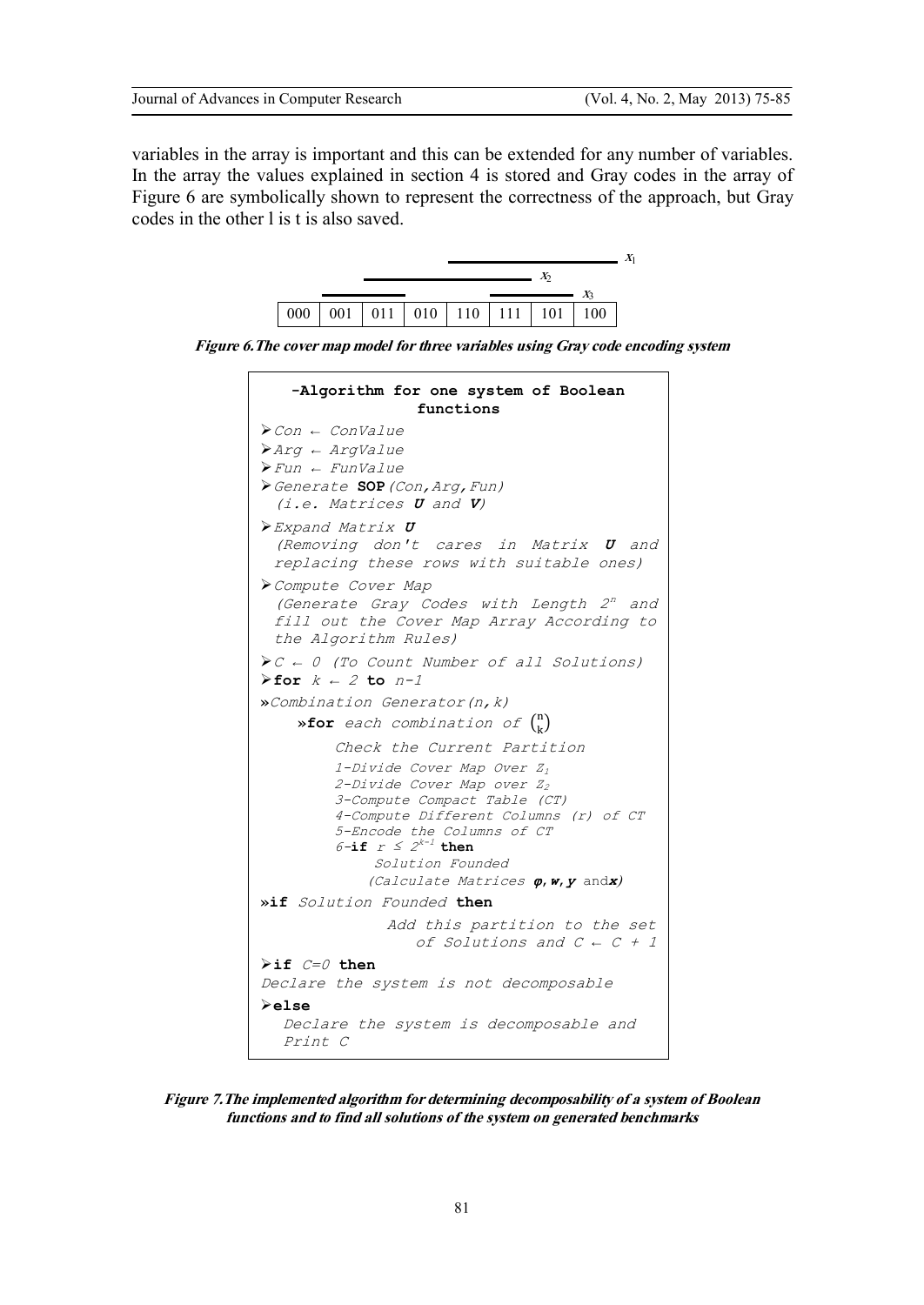In fact, the way of storing information in the mentioned array is as follows. Each row in matrix *U*, numbered with integers started from one. The value of each row with Gray codes list is compared until the equal value to be founded. Then the row number of compared row in corresponding element of the array is added. This manner is continued until all the rows to be compared and the row numbers to be added to the array elements. At the end, the array is swept and it is put the empty set to the elements with no value added.

To find all solutions of the task anyone should enquire into all possible partitions which are constructing  $Z_1$  and  $Z_2$ . The relatively simple method to address the appropriate partition can be done by lexicographical enumeration. After computing cover map of the current system of Boolean functions, in each stage Knuth algorithm [14] was used to generate all combinations of the arguments and of course for each partition it is checked whether it is a solution of the task or not. To obtain all *k*-element subsets of an *n*-element set, this algorithm is one of the fastest ones. Each *k*-element subsets is used to construct  $Z_1$  elements and the rest of the arguments will be the elements of the *<sup>Z</sup>*2.

If a partition as a solution is found, the program will keep it and will calculate four matrices; matrix  $\Phi$ , matrix *Y*, matrix *X* and matrix *W*. These matrices are a solution of the task. In fact the current system of Boolean functions converts to two new systems with less arguments; matrices  $\Phi$ and *Y* as *U* and *V* respectively, for the first system and also matrices *X* and *W* as *U* and *<sup>V</sup>* respectively, for the second system.

This method is repeated for all partitions and if appropriate partition is not found, the program declares the current system of Boolean functions is not decomposable; otherwise the program prints the number of solutions for the current system. Now, the experimental results for the explained approach in decomposition of Boolean functions are reported which is described in the previous sections. Due to space and time limitations, the results are shown refer only to the decomposition of systems with few arguments and few functions as well. The results are summarized in Tables 3a, 3b and 3c.

The results show that more than 95% of generated systems are decomposable and all of them have several solutions when the system is decomposable. The first three columns in Tables 3 represent the number of conjunctions (Con), the number of arguments (Arg) and the number of functions (Fun) respectively and these informs the parameters of a generated system of Boolean functions. The total number of partitions (TNP) are counted when  $2 \leq |Z_1| \leq n - 1$ . So it implies that the total partitions will be  $\sum_{k=2}^{n-1} {n \choose k}$  $\binom{n-1}{k-2}$  which it is equal to  $2^n - (n+2)$ .

The Number of Solutions (NS) is part of the results which is found after the program was executed and the percentage of the Solutions (PS) is percent of NS to NTP. The value of NS and PS are zero if the evaluated system of Boolean functions is not decomposable. The last column represents elapsed time (ET) which is the run time of the program for each system of Boolean functions during obtaining all solutions and it was calculated in seconds.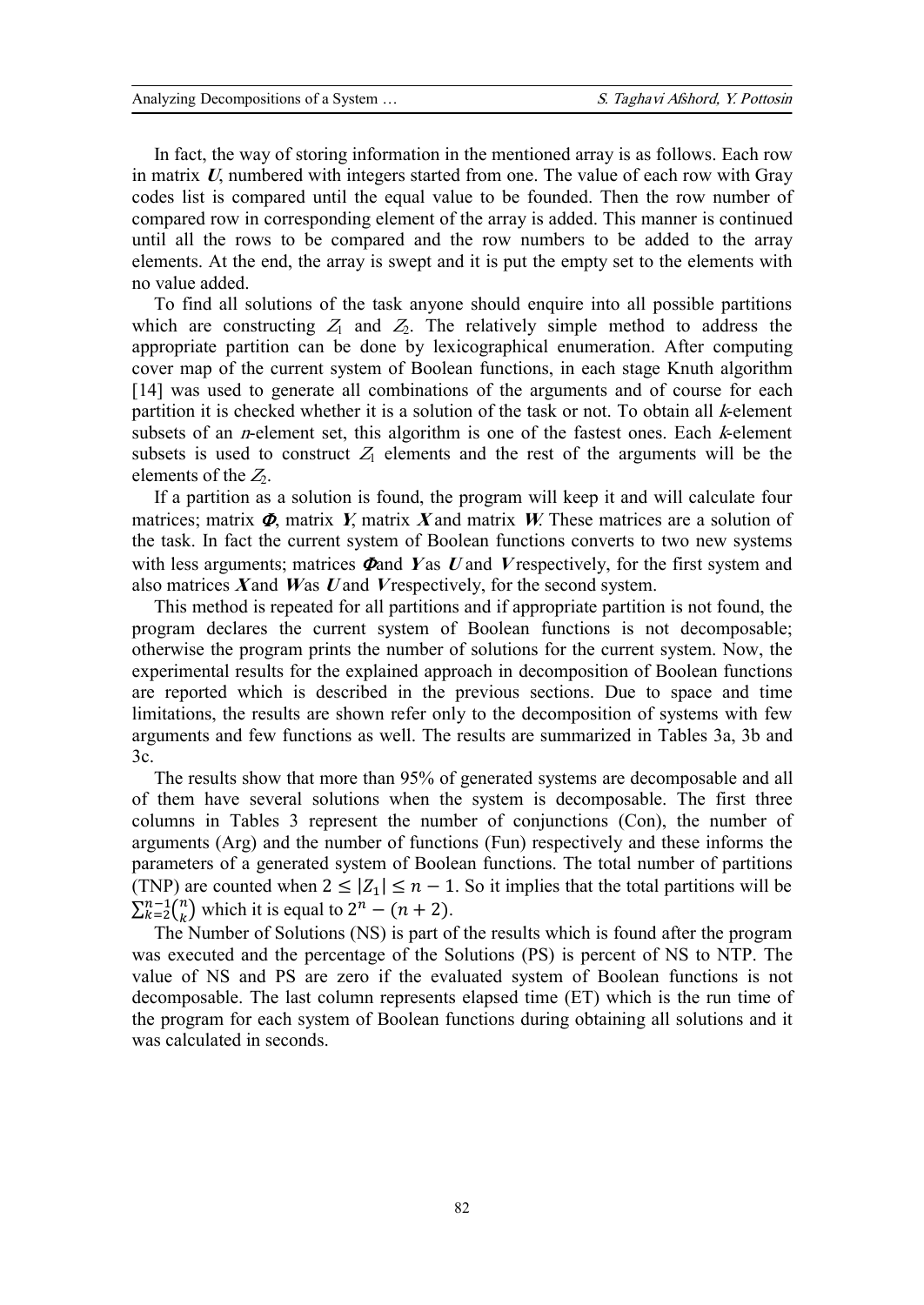| Con | Arg | Fun | <b>TNP</b> | NS  | PS | ET    |
|-----|-----|-----|------------|-----|----|-------|
| 8   | 5   | 2   | 25         | 21  | 84 | <1    |
| 10  | 6   | 2   | 56         | 49  | 87 | 4     |
| 10  | 6   | 4   | 56         | 18  | 32 | 4     |
| 15  | 6   | 8   | 56         | 26  | 46 | 5     |
| 20  | 7   | 3   | 119        | 25  | 21 | 21    |
| 20  | 7   | 10  | 119        | 15  | 13 | 25    |
| 25  | 7   | 14  | 119        | 7   | 6  | 34    |
| 15  | 8   | 4   | 246        | 40  | 16 | 134   |
| 20  | 8   | 6   | 246        | 104 | 42 | 123   |
| 40  | 8   | 10  | 246        | 8   | 3  | 201   |
| 30  | 9   | 5   | 501        | 125 | 25 | 926   |
| 25  | 9   | 9   | 501        | 30  | 6  | 650   |
| 25  | 9   | 16  | 501        | 61  | 12 | 824   |
| 30  | 10  | 3   | 1012       | 58  | 6  | 3634  |
| 30  | 10  | 5   | 1012       | 55  | 5  | 3197  |
| 30  | 10  | 8   | 1012       | 491 | 49 | 1362  |
| 30  | 12  | 6   | 4082       | 673 | 16 | 20413 |

*Table 3a.Experimental results on generated systems* 

*Table 3b.Experimental results on Mathematical benchmarks* 

| <b>Bench</b>     | Con | Arg | Fun | TNP | NS  | <b>PS</b> | ЕT   |
|------------------|-----|-----|-----|-----|-----|-----------|------|
| rd <sub>53</sub> | 31  | 5   | 3   | 25  | 15  | 60        | 1    |
| fsm.pla          | 15  | 5   | 7   | 25  | 7   | 28        | 1    |
| rd73             | 147 | 7   | 3   | 119 | 98  | 82.35     | 47   |
| z4               | 127 | 7   | 4   | 119 | 37  | 31.09     | 37   |
| log8mod          | 46  | 8   | 5   | 246 | 134 | 54.47     | 102  |
| Radd             | 120 | 8   | 5   | 246 | 59  | 23.98     | 253  |
| Root             | 255 | 8   | 5   | 246 | 40  | 16.26     | 285  |
| adr4             | 255 | 8   | 5   | 246 | 59  | 23.98     | 536  |
| Dist             | 256 | 8   | 5   | 246 | 6   | 2.44      | 345  |
| sgr6             | 63  | 6   | 12  | 56  | 0   | 0         | 6    |
| z5xp1            | 128 | 7   | 10  | 119 | 0   | 0         | 42   |
| f51m             | 256 | 8   | 8   | 246 | 0   | 0         | 362  |
| addm4            | 512 | 9   | 8   | 501 | 0   | 0         | 1268 |

| Bench    | Con |     | Fun | <b>TNP</b> | NS   | <b>PS</b> | ET             |
|----------|-----|-----|-----|------------|------|-----------|----------------|
|          |     | Arg |     |            |      |           |                |
| newapla2 | 7   | 6   | 7   | 56         | 34   | 60.71     | $\overline{2}$ |
| m1       | 32  | 6   | 12  | 56         | 12   | 21.43     | 3              |
| sqn      | 96  | 7   | 3   | 119        | 5    | 4.2       | 82             |
| dc2      | 58  | 8   | 7   | 246        | 3    | 1.22      | 166            |
| m2       | 96  | 8   | 16  | 246        | 80   | 32.52     | 178            |
| m3       | 128 | 8   | 16  | 246        | 59   | 23.98     | 195            |
| luc      | 27  | 8   | 27  | 246        | 43   | 17.48     | 84             |
| max512   | 512 | 9   | 6   | 501        | 24   | 4.79      | 1329           |
| sex      | 23  | 9   | 14  | 501        | 127  | 25.35     | 418            |
| newtpla1 | 4   | 10  | 2   | 1012       | 973  | 96.15     | 1604           |
| newtpla2 | 9   | 10  | 4   | 1012       | 967  | 95.55     | 3163           |
| clpl     | 20  | 11  | 5   | 2035       | 1095 | 53.81     | 6394           |
| newapla1 | 10  | 12  | 7   | 4082       | 3769 | 92.33     | 14917          |
| newapla  | 17  | 12  | 10  | 4082       | 3649 | 89.39     | 16935          |
| newcwp   | 11  | 4   | 5   | 10         | 0    | 0         | <1             |
| dc1      | 15  | 4   | 7   | 10         | 0    | 0         | <1             |
| prom2    | 287 | 9   | 21  | 501        | 0    | 0         | 337            |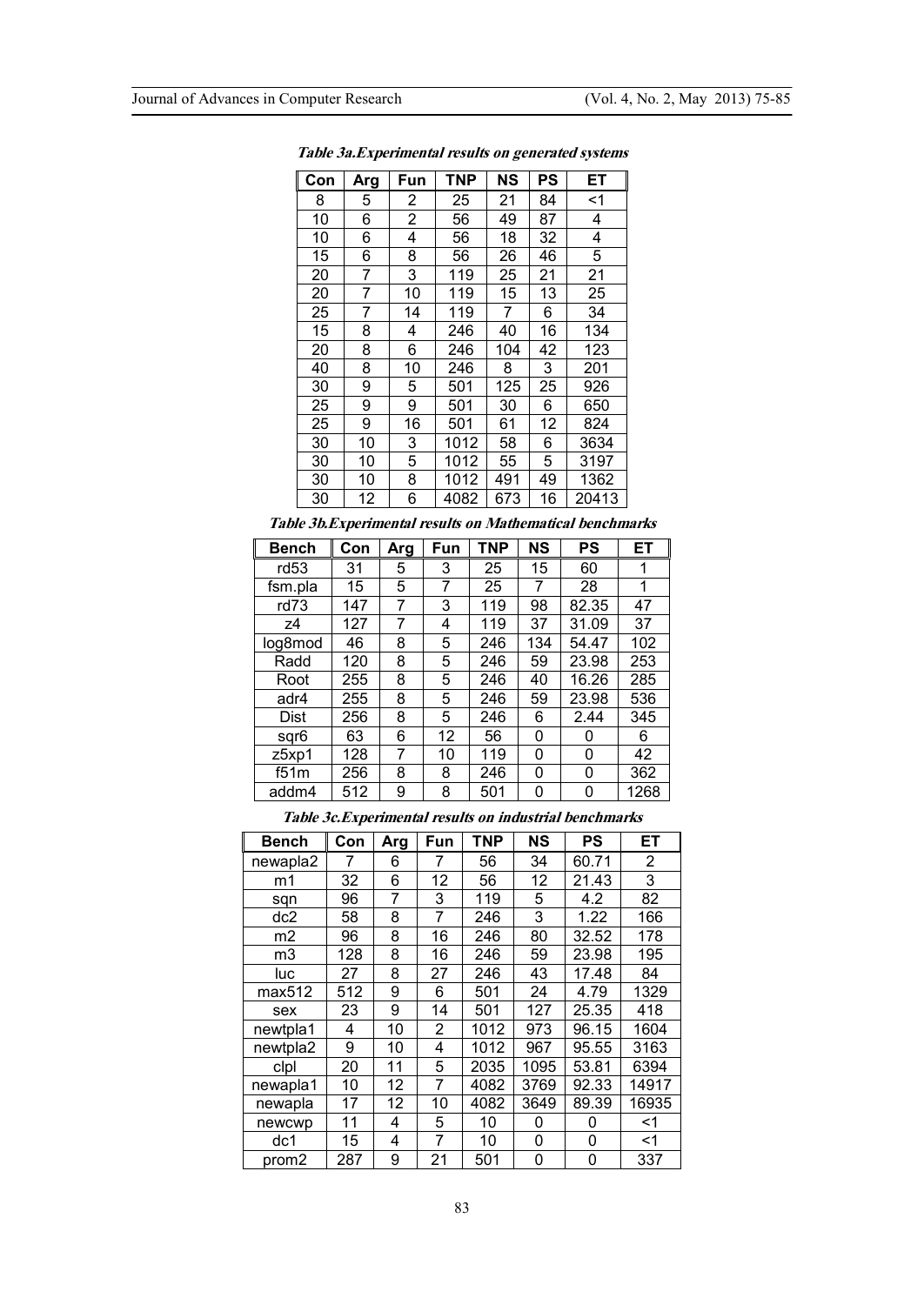### **6. Conclusion and Future Works**

A computer program as an application was developed to determine decomposability of a system of Boolean functions via ternary matrix cover approach. The ternary matrix cover and the representation of a system of Boolean functions in the form of compact table are simple to be realized. The several systems with different parameters were developed. The experimental results are interesting and show that usually a system has many solutions when it is decomposable. In the most cases a system has more solutions when the number of its functions is few or its conjunctions contain more don't care values.

As a future work, optimization in encoding of compact table is proposed, because it has direct influence on quality of the obtained solutions. It is also useful to find the best solution among the all solutions from the circuit size point of view which is useful in practical scenes.

#### **7. Acknowledgement**

This work was done in the logical design laboratory at the united institute of informatics problems of the NAS of Belarus. The authors like to thank this laboratory by its support in providing the benchmark source codes.

## **8. References**

- [1] Yu.V. Pottosin, and E. Shestakov, "Choice of Free Arguments in Decomposition of Boolean Functions Using the Ternary Matrix Cover Approach," *In the 5th Int. Conf. on Neural Networks and Artificial Intelligence* (*ICNNAI*), Brest, Belarus, Jun. 2010, pp. 123-127.
- [2] P.N. Bibilo, "Decomposition of Boolean Functions Based on Solving Logical Equations," *Byelaruskaya Navuka*, Minsk, Belarus, 2009, (In Russian).
- [3] L. Jóźwiak, and A. Chojnacki, "An Effective and Efficient Method for Functional Decomposition of Boolean Functions Based on Information Relationship Measures," *In 3rd Design and Diagnostics of Electronic Circuits and Systems Workshop* (*DDECS*). Bratislava, Slovakia, Apr. 2000, pp.242-249.
- [4] A. Martinelli, "Advances in Functional Decomposition: Theory and Applications,"*Doctoral Dissertation, Royal Institute of Technology* (*KTH*), Stockholm, Sweden, 2006.
- [5] A.D. Zakrevskij, "Decomposition of Partial Boolean Functions: Testing for Decomposability According to a Given Partition," *Informatika Journal*, No. 1(13), 2007, pp. 16-21, (In Russian).
- [6] M. Rawski, "Heuristic Algorithm of Bound Set Selection in Functional Decomposition for Heterogeneous FPGAs," *In21st Int. Conf. on Systems Engineering* (*ICSEng*), Las Vegas, USA, Aug. 2011, pp. 465-466.
- [7] V. Muthukumar, R. J. Bignall, and H. Selvaraj, "An efficient variable partitioning approach for functional decomposition of circuits," *J. of Systems Architecture*, vol. 53, (1), 2007, pp. 53-67.
- [8] C. M. Files, and M. A. Perkowski, "New Mutivalued functional decomposition algorithms based on MDDs," *IEEE Transactions on Computer-Aided Design of Integrated Ciruits and Systems*, vol. 19, (9), 2000, pp. 1081-1086.
- [9] S. Hassoun, and T. Sasao, "Logic Synthesis and Verification," *The Springer Int. Series in Engineering and Computer Science*, Kluwer Academic Publishers, 2001.
- [10] A. Zakrevskij, Yu. V. Pottosin, and L. Cheremisinova, "Optimization in Boolean Space," Tallinn, Estonia, TUT Press, 2009.
- [11] V.I. Romanov, "Tools development for logic designing," *The 4th Int. Conf. on Computer-Aided Design of Discrete Devices*, Minsk, Belarus, 2001, pp. 151-170 (In Russian).